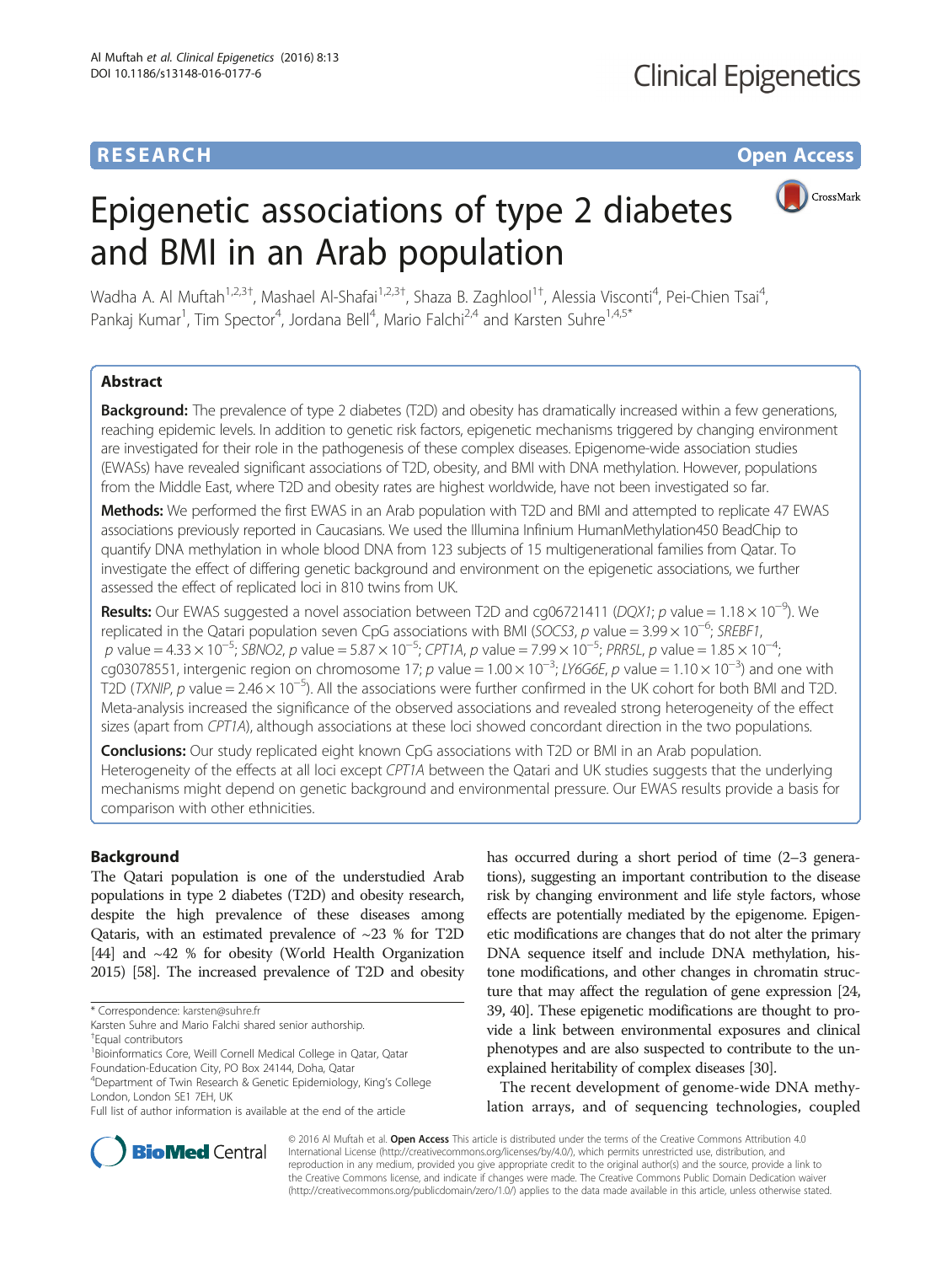with bisulfide treatment presents novel opportunities to investigate the role of DNA methylation in complex diseases through epigenome-wide association studies (EWASs). Only a small number of EWASs have been published so far on T2D [\[6](#page-8-0), [7, 12, 14,](#page-8-0) [26](#page-9-0), [52](#page-9-0), [56](#page-9-0)] and on obesity or BMI ([[1, 2](#page-8-0), [15](#page-8-0), [16](#page-9-0), [18](#page-9-0)]; Sun.D. et al. [\[49](#page-9-0)]; [[57\]](#page-9-0)). These studies identified new potential T2D- and obesity-associated genes. Furthermore, efforts have been made to study the effect of DNA methylation on gene expression and on metabolic profiles in order to provide better understanding of disease mechanisms [[38, 40](#page-9-0)]. Most EWASs with T2D and obesity conducted so far were focused on Caucasian populations, and little is known about whether their findings translate to other ethnicities and genetic backgrounds. We performed here the first EWAS for T2D and BMI in an Arab population using 123 individuals from 15 Qatari families.

Previous genetic studies have shown that translatability between populations does not always hold. For example, genetic variants at the PPARϒ locus that associate with T2D in individuals of European descent seem not to exert any effect on T2D risk in the Qatar population [\[5](#page-8-0)]. More discrepancies might be expected for epigenetic risk factors, which are additionally under strong environmental influence. To address this question, we investigated whether the effect of the replicated loci was homogeneous between Caucasians and the Qatari population by using data from 810 twins from UK, therefore having different genetic backgrounds and under different life style/environmental pressures.

## Methods

The studies were conducted in concordance with the Helsinki Declaration of ethical principles for medical research involving human subjects. The studies were approved by the relevant institutional review boards in Qatar (Institutional Review Board of Weill Cornell Medical College in Qatar, ethical approval numbers 2012–003 and 2012–0025) and in the UK (Guy's and St. Thomas' Hospital Ethics Committee). Written informed consent was obtained from every participant in each study.

#### Qatari family study

The methylation data used in this study was obtained from whole blood (the only easily accessible type of sample) and has been previously described in [[59\]](#page-9-0). Details on whole-genome sequencing can be found in [\[27](#page-9-0)]. Briefly, the study group consisted of 123 subjects of Qatari descent from 15 families of various sizes and structures. The dataset included 72 females with mean age 39 (±16.9) years and 51 males with mean age 36.3 (±17.2) years. The average BMI of the females was 28.3  $(\pm 6.2)$  kg/m<sup>2</sup> and of the males was 29.2 ( $\pm 7.2$ ) kg/m<sup>2</sup>. A

total of 30 individuals consisting of 19 females and 11 males were previously diagnosed with T2D, ascertained by the diabetes clinic at Hamad Medical Corporation. T2D subjects were receiving treatment for diabetes, and no other major diseases were reported. DNA methylation profiling was performed by Illumina using the Infinium HumanMethylation450K BeadChip platform and reported in the form of beta values. After quality control and exclusion of individual probes containing SNPs within a region of ±110 base pairs of the CpG site, based on 40× whole-genome sequencing data [\[27](#page-9-0)], a total of 468,472 probes were selected for this study. Normalization was carried out using the Lumi:QN +BMIQ pipeline, using the smoothQuantileNormalization method (Additional file [1:](#page-8-0) Figure S1). Blood cell type coefficients of monocytes, granulocytes, NK-cells, B cells, CD8<sup>+</sup>-T-cells, and CD4<sup>+</sup>-T-cells were estimated from the methylation data using the method described by Houseman et al. [[22\]](#page-9-0).

## TwinsUK cohort

The TwinsUK cohort was established in 1992 to recruit monozygotic and dizygotic twins [[34\]](#page-9-0). More than 80 % of participants are healthy female Caucasians (age range from 16 to 98 years old). The cohort includes more than 13,000 twin participants from all regions across the United Kingdom, and many have had multiple visits over the years. The TwinsUK cohort has been used in many epidemiological studies and is representative of the general UK population for a wide range of diseases and traits [\[3](#page-8-0)]. DNA methylation was measured for 877 individuals randomly selected from the TwinsUK cohort, 810 of who had both BMI and T2D information. All 810 subjects were female Caucasians. The average BMI was 27.8 ( $\pm$ 5.2) kg/m<sup>2</sup> and 32 individuals were previously diagnosed with T2D. The Infinium HumanMethylation450 BeadChip (Illumina Inc, San Diego, CA, USA) was used to measure DNA methylation. Details of experimental approaches have been previously described [\[54](#page-9-0)]. Normalization was carried out using the "minfi" R package [\[4](#page-8-0)], a procedure equivalent to the Lumi:QN+BMIQ pipeline. DNA methylation probes that mapped incorrectly or to multiple locations in the reference sequence and probes with detection  $p$  value of  $>0.05$  or missing values were removed, resulting in 452,874 probes. Blood cell type coefficients were estimated from the methylation data using the method described by Houseman et al. [[22\]](#page-9-0).

#### Statistical analysis

Associations of T2D and BMI with DNA methylation levels in the Qatari family study and in the TwinsUK cohort were carried out within a variance component framework to model the resemblance among family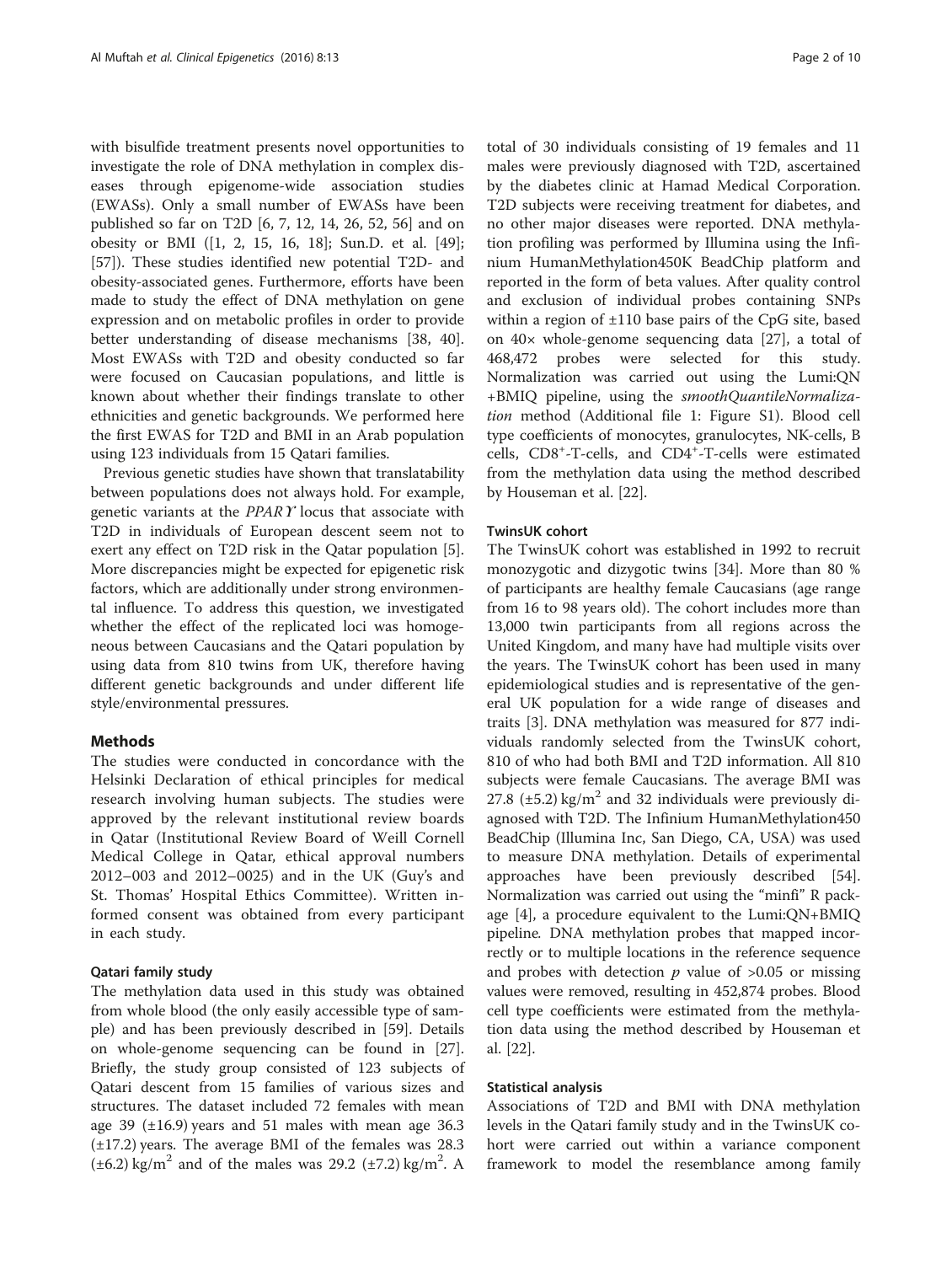<span id="page-2-0"></span>members. Specifically, the association between the phenotypic traits and DNA methylation levels was evaluated by using a linear mixed model where the total phenotypic variance was partitioned into polygenic and environmental variance, the latter including also measurement errors. DNA methylation levels were modeled as fixed effects, whilst the polygenic and environmental effects were modeled as random components. The phenotypic covariance matrix between subjects was modeled using the matrix of the expected proportion of alleles shared IBD over the genome between each pair of individuals. The significance of the associations was evaluated by comparing the likelihood of a full model including the methylation status in the fixed effect, and the likelihood of a null model where the effect of DNA methylation values was constrained to zero. Age, sex (only for the Qatari dataset), smoking status, and the six Houseman blood cell type coefficients (for B cells, granulocytes, monocytes, natural killer cells, CD8<sup>+</sup>-T-cells, and CD4<sup>+</sup> -T-cells) were included in the association model. Additionally, BMI association analysis included T2D status as confounder and vice versa. BMI values were standardized to have zero mean and one standard deviation. Given the limited sample size, and to avoid potential inflation of the association statistics by directly carrying out the study on selected probes, we preliminarily performed an EWAS in the Qatari family sample using the whole set of probes. False discovery rate was evaluated using Storey's method [\[47\]](#page-9-0).

#### Selection of CpG sites for replication

At the time this study was conducted, two large EWASs for T2D [\[12,](#page-8-0) [26\]](#page-9-0) and two for obesity and BMI [[15](#page-8-0), [16](#page-9-0)] were available. We attempted to replicate the most significant CpG probe for each reported locus that reached genome-wide significance in at least one of these four studies, resulting in eight CpG probes for T2D (Table 1) and 39 for obesity and BMI (Table [2](#page-3-0)). Conservative Bonferroni method was used to correct for multiple testing, considering an association replicated with T2D if its  $p$ value was lower than  $6.25 \times 10^{-3}$  (0.05/8) and with BMI if its *p* value was lower than  $1.28 \times 10^{-3}$  (0.05/39).

### Meta-analysis

Meta-analyses between the Qatari and UK samples were carried out using the Genome-Wide Association Meta-Analysis (GWAMA) software [\[29](#page-9-0)]. Specifically, we used a fixed effects model with inverse variance to combine the regression coefficients of each study and their standard errors. Inter-study heterogeneity was estimated by using the Cochran's Q test and by measuring the proportion of variability that is explained by between-trial heterogeneity ( $I^2$  estimates, [[21](#page-9-0)]), both implemented in GWAMA.

## Results

Our EWAS (Additional file [2](#page-8-0): Figure S2 and Additional file [3](#page-8-0): Figure S3) identified one CpG association with T2D that reached genome-wide Bonferroni significance  $(p$  value  $\langle 1.07 \times 10^{-7} \rangle$ (cg06721411 at  $DQXI$ ; p value = 1.18 × 10<sup>-9</sup>). No methylation probes were significantly associated with BMI after Bonferroni correction for multiple testing, the strongest association being at cg17501210  $(RPS6KA2; p value = 4.90 \times 10^{-7})$ . The full EWAS association data is available as Additional files [4](#page-8-0) and [5](#page-8-0). Q-Q plots (Additional file [3:](#page-8-0) Figure S3) of the EWASs for BMI and T2D showed mild inflation of the  $p$  value statistics (the genomic inflation factor was 1.10 for T2D and 1.09 for BMI). We also replicated the association of our top T2D CpG, cg06721411 ( $DQX1$ ), in the TwinsUK cohort (p value =  $9.00 \times 10^{-3}$ ).

We calculated the heritability of DNA methylation at these probes in the Qatari families. At 1 % FDR, 41,374 (about 10 %) methylation levels showed segregation between family members (median heritability = 0.70; first to third quartile  $= 0.31 - 1.00$ . The replicated loci showed

Table 1 Replication of T2D-DNA methylation associations in the Qatari family study. The betas represent the slope of the regression model indicating the rate of change in the dependent variable (trait) as independent variable (methylation beta value) changes. Coordinates are in hg19

| Probe      | Chr                      | Position  | Gene symbol   | Beta    | <b>SE</b> | $p$ value             | Reference |
|------------|--------------------------|-----------|---------------|---------|-----------|-----------------------|-----------|
| cq19693031 |                          | 145441552 | <b>TXNIP</b>  | $-2.41$ | 0.57      | $2.46 \times 10^{-5}$ | [12, 26]  |
| cg00574958 | 11                       | 68607622  | CPT1A         | $-3.77$ | 2.07      | 0.068                 | [12, 26]  |
| cq11024682 | 17                       | 17730094  | SREBF1        | 1.99    | 1.30      | 0.124                 | $[12]$    |
| cq09152259 | 2                        | 128156114 | PROC          | $-1.02$ | 0.71      | 0.148                 | $[12]$    |
| cq06500161 | 21                       | 43656587  | ABCG1         | 2.17    | 1.52      | 0.153                 | $[12]$    |
| cg04999691 | $\overline{\phantom{0}}$ | 150027050 | $C7$ orf $29$ | 1.87    | 1.40      | 0.182                 | $[12]$    |
| cq02650017 | 17                       | 47301614  | PHOSPHO1      | $-3.22$ | 2.58      | 0.212                 | $[12]$    |
| cq18181703 | 17                       | 76354621  | SOCS3         | $-0.66$ | 0.91      | 0.465                 | $[12]$    |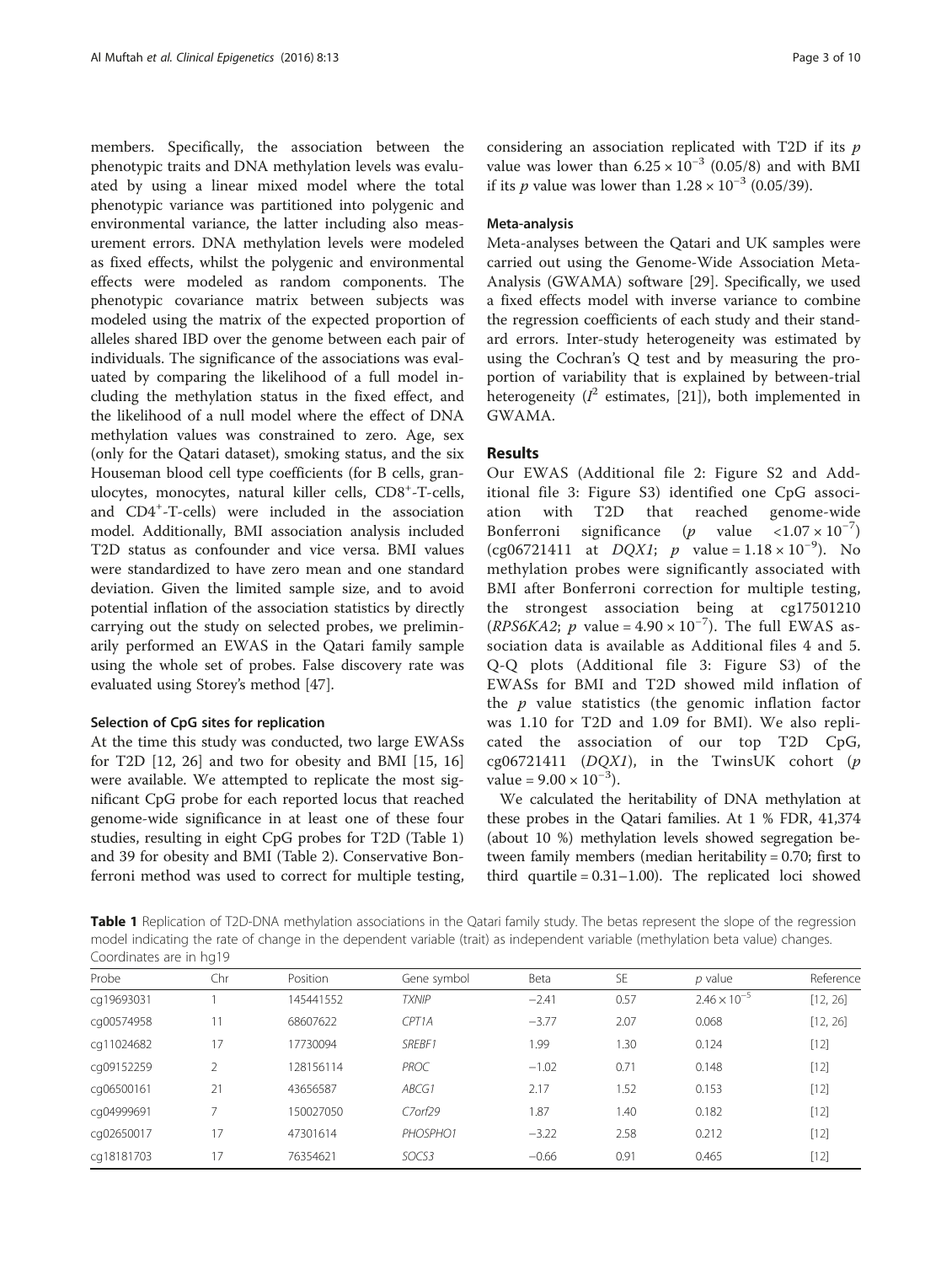<span id="page-3-0"></span>Table 2 Replication of BMI-DNA methylation associations in the Qatari family study. The betas represent the slope of the regression model indicating the rate of change in the dependent variable (trait) as independent variable (methylation beta value) changes. Coordinates are in hg19

| Probe      | Chr            | Position  | Gene symbol       | Beta     | SE    | $p$ value             | Reference |
|------------|----------------|-----------|-------------------|----------|-------|-----------------------|-----------|
| cg18181703 | 17             | 76354621  | SOCS3             | $-10.78$ | 2.34  | $3.99 \times 10^{-6}$ | $[12]$    |
| cg11024682 | 17             | 17730094  | SREBF1            | 14.56    | 3.56  | $4.33 \times 10^{-5}$ | $[15]$    |
| cg07573872 | 19             | 1126342   | SBNO <sub>2</sub> | $-9.96$  | 2.48  | $5.87 \times 10^{-5}$ | $[15]$    |
| cg00574958 | 11             | 68607622  | CPT1A             | $-21.04$ | 5.33  | $7.99 \times 10^{-5}$ | $[15]$    |
| cg07136133 | 11             | 36422377  | PRR5L             | $-10.43$ | 2.79  | $1.85 \times 10^{-4}$ | $[15]$    |
| cg03078551 | 17             | 41656298  | NA                | $-19.23$ | 5.85  | $1.00 \times 10^{-3}$ | $[15]$    |
| cg13123009 | 6              | 31681882  | LY6G6E            | 12.41    | 3.80  | $1.10 \times 10^{-3}$ | $[15]$    |
| cg09349128 | 22             | 50327986  | <b>NA</b>         | $-9.60$  | 3.04  | $1.60 \times 10^{-3}$ | $[15]$    |
| cg08972190 | 7              | 2138995   | MAD1L1            | 11.11    | 3.54  | $1.70 \times 10^{-3}$ | $[15]$    |
| cg06192883 | 15             | 52554171  | MYO5C             | 6.68     | 2.27  | $3.20 \times 10^{-3}$ | $[15]$    |
| cg06500161 | 21             | 43656587  | ABCG1             | 11.90    | 4.17  | $4.30 \times 10^{-3}$ | $[12]$    |
| cg27243685 | 21             | 43642366  | ABCG1             | 11.01    | 4.11  | $7.30 \times 10^{-3}$ | $[15]$    |
| cg06946797 | 16             | 11422409  | NA                | $-6.24$  | 2.36  | $8.10 \times 10^{-3}$ | $[15]$    |
| cg12992827 | 3              | 101901234 | <b>NA</b>         | $-5.60$  | 2.14  | $8.90 \times 10^{-3}$ | $[15]$    |
| cg23998749 | 1              | 154968781 | <b>NA</b>         | 7.47     | 2.87  | $9.30 \times 10^{-3}$ | $[15]$    |
| cg26354221 | 22             | 24822802  | ADORA2A           | 12.11    | 4.77  | 0.011                 | $[15]$    |
| cg11592786 | 15             | 89533581  | <b>NA</b>         | $-28.45$ | 12.46 | 0.022                 | $[15]$    |
| cg26403843 | 5              | 158634085 | <b>RNF145</b>     | 3.63     | 1.61  | 0.024                 | $[12]$    |
| cq26033520 | 10             | 74004071  | <b>NA</b>         | 4.92     | 2.20  | 0.025                 | $[15]$    |
| cg01844514 | 7              | 149557121 | ZNF862            | 6.55     | 3.48  | 0.060                 | $[15]$    |
| cq14017402 | $\overline{2}$ | 86225602  | <b>NA</b>         | 3.98     | 2.35  | 0.090                 | $[15]$    |
| cg22891070 | 19             | 46801642  | HIF3A             | 1.64     | 1.05  | 0.120                 | $[16]$    |
| cg08857797 | 17             | 40927699  | VPS25             | 3.59     | 2.33  | 0.125                 | $[15]$    |
| cg06876354 | $\overline{2}$ | 121020189 | RALB              | 7.28     | 4.76  | 0.126                 | $[15]$    |
| cg15871086 | 18             | 56526595  | $\sf NA$          | 4.08     | 2.86  | 0.155                 | $[15]$    |
| cg07814318 | 15             | 31624584  | KLF13             | 3.64     | 2.60  | 0.161                 | $[16]$    |
| cg04816311 | 7              | 1066650   | C7orf50           | 2.07     | 1.98  | 0.295                 | $[15]$    |
| cg04927537 | 17             | 76976091  | LGALS3BP          | 1.95     | 1.87  | 0.297                 | $[15]$    |
| cg04869770 | $\mathbf{1}$   | 164561550 | PBX1              | 2.46     | 2.50  | 0.325                 | $[15]$    |
| cg25178683 | 17             | 76976267  | LGALS3BP          | 2.23     | 2.38  | 0.350                 | $[15]$    |
| cg20954977 | 2              | 232260116 | B3GNT7            | 1.65     | 1.93  | 0.391                 | $[15]$    |
| cg18568872 | 15             | 90606494  | ZNF710            | 2.41     | 3.55  | 0.497                 | $[15]$    |
| cg00863378 | 16             | 56549757  | BBS2              | 1.37     | 2.51  | 0.584                 | $[15]$    |
| cq17560136 | 8              | 21915510  | EPB49             | 1.18     | 2.64  | 0.654                 | $[15]$    |
| cg13708645 | 12             | 121974305 | KDM2B             | 0.67     | 1.71  | 0.697                 | $[15]$    |
| cq15695155 | 12             | 121973871 | KDM2B             | 0.81     | 3.44  | 0.813                 | $[15]$    |
| cq27614723 | 15             | 92399897  | SLCO3A1           | 0.81     | 4.02  | 0.840                 | $[15]$    |
| cg09664445 | 17             | 2612406   | <b>CLUH</b>       | $-0.86$  | 5.28  | 0.871                 | $[16]$    |
| cg18307303 | 5              | 158757456 | IL12B             | $-0.24$  | 3.39  | 0.943                 | $[15]$    |

heritability between 0.46 and 0.96, apart from cg11024682 (SREBF1) and cg07573872 (SBNO2), which were not significant at 1 % FDR.

We replicated in the Qatari family study the associations between T2D and cg19693031 (TXNIP;  $p$  value = 2.46 × 10−<sup>5</sup> ) (Table [1\)](#page-2-0) and between BMI and cg18181703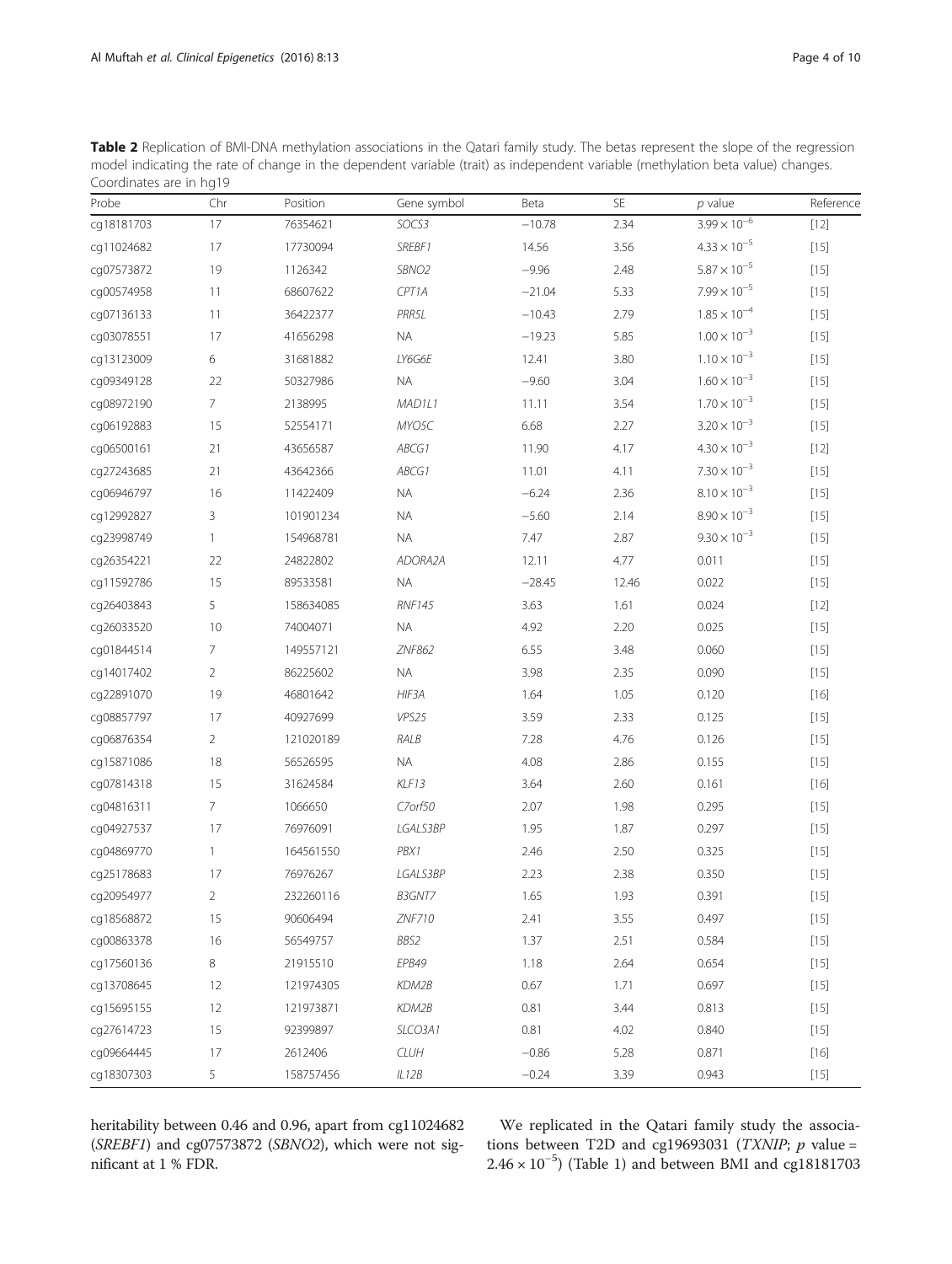(SOCS3; *p* value =  $3.99 \times 10^{-6}$ ), cg11024682 (SREBF1; *p* value =  $4.33 \times 10^{-5}$ ), cg07573872 (*SBNO2*; *p* value =  $5.87 \times 10^{-5}$ ), cg00574958 (CPT1A; p value = 7.99  $\times 10^{-5}$ ), cg07136133 (PRR5L; p value =  $1.85 \times 10^{-4}$ ), cg03078551 (intergenic region on chromosome 17;  $p$  value = 1.00  $\times$ 10<sup>-3</sup>), and cg13123009 (*LY6G6E*; *p* value =  $1.10 \times 10^{-3}$ ) (Table [2\)](#page-3-0). Boxplots and scatter plots of these associations are in Figs. 1 and [2.](#page-5-0) The distributions of the methylation values for these eight CpG sites are in Additional file [6](#page-8-0): Figure S4. Although we decided to adopt Bonferroni correction for the replication study, 12 additional associations with BMI showed nominal level of significance and the same direction of the associations as the original EWASs (Table [2](#page-3-0)).

The eight replicated associations were analyzed in the TwinsUK cohort, and effects were combined in metaanalyses. The meta-analysis of BMI with the TwinsUK results indicated a moderate presence of heterogeneity between the two studies for cg00574958 (CPT1A;  $I^2 =$ 56.8 %; Cochran's heterogeneity statistic's  $p$  value >0.05) and increased the significance of this association to  $p$ value =  $7.32 \times 10^{-14}$ . On the other hand, a considerable presence of heterogeneity between the two studies was identified for all the other associations (Table [3](#page-6-0); Cochran's heterogeneity statistic's  $p$  value <0.05), despite association at these loci was significant in both populations and with concordant direction (Table [3](#page-6-0)).



## **Discussion**

The high prevalence of T2D and obesity in Qatar motivated the initiation of genetic and epigenetic research in this country. To the best of our knowledge, this is the first association study of CpG methylation with T2D and BMI in an Arab population. We conducted a full EWAS and attempted to replicate in the Qatari population eight CpG sites associated with T2D (Table [1](#page-2-0)) and 39 CpG sites associated with BMI (Table [2\)](#page-3-0) in Caucasians. Our EWAS with T2D (Additional file [2:](#page-8-0) Figure S2 and Additional file [3:](#page-8-0) Figure S3) identified one significantly associated CpG site at cg06721411 ( $DQXI$ ; p value = 1.18  $\times$ 10−<sup>9</sup> ), while the strongest association with BMI at cg17501210 (RPS6KA2; p value =  $4.90 \times 10^{-7}$ ) did not reach genome-wide significance. The inflation shown in the Q-Q plots is possibly due to hidden confounders, including potentially reduced folate levels in diabetic subjects. However, the observed inflation is only moderate and does not substantially affect our conclusions. As only cg06721411 (DQX1) in the T2D EWAS achieved Bonferroni significance criteria in our discovery cohort, we also replicated this locus in the TwinsUK cohort  $(p)$ value =  $9.00 \times 10^{-3}$ ). The effect was in the same direction. DQX1 (DEAQ box RNA-dependent ATPase 1) is a protein coding gene located on chromosome 2 and is classified as a member of the DEAD/H family. The highest expression of the DQX1 is found in the muscle and liver [[25](#page-9-0)].

Using a conservative Bonferroni correction, we replicated eight of the 47 associations: SOCS3, SREBF1, SBNO2, CPT1A, PRR5L, an intergenic region on chromosome 17, and LY6G6E with BMI; and TNXIP1 with T2D, while nominal significance was reached for a further 12 loci associated with BMI (Table [2\)](#page-3-0). Despite association with methylation at SOCS3 being previously reported for both T2D and BMI [[12,](#page-8-0) [26](#page-9-0)], only the association with BMI was replicated in our study. However, the association between SOCS3 and T2D was not significant in the study of Chambers and colleagues after adjustment for BMI, suggesting that the observed association with T2D in their study may be driven by differences in adiposity between their T2D cases and controls.

Although the mechanisms linking DNA methylation of SOCS3, SREBF1, SBNO2, CPT1A, PRR5L, and LY6G6E to BMI, and of TXNIP to T2D are not fully established yet, some of these genes have been already functionally linked to metabolic phenotypes. The replicated methylation sites are within proximity of known genes suggesting a regulatory role of the methylation. However, because expression data is not available for this population, we used data from prior studies to confirm the functional relevance of methylation to phenotypes and the expression of these genes. For instance, TXNIP is a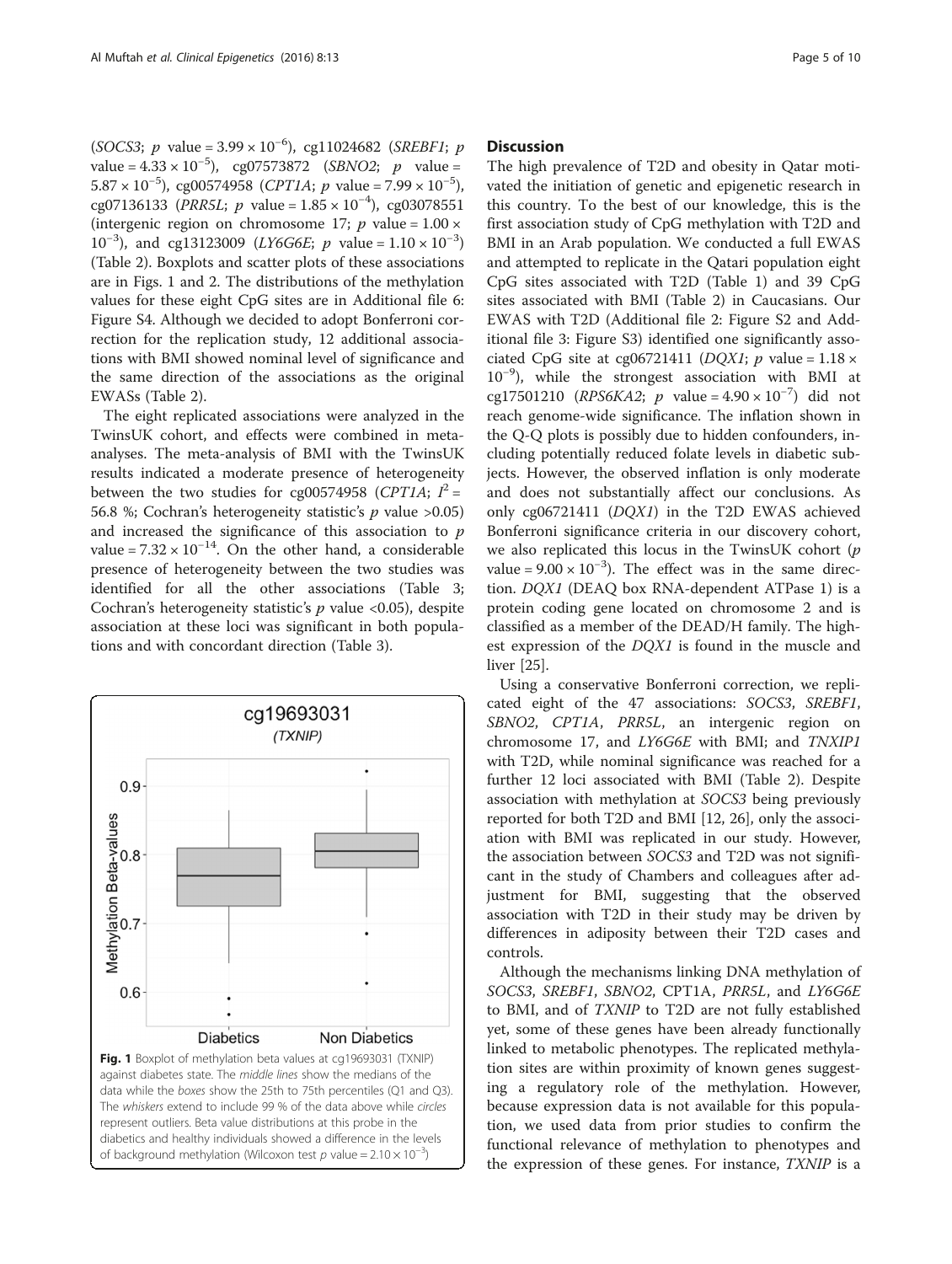<span id="page-5-0"></span>

pro-apoptotic beta-cell factor and encodes for a protein that acts as a regulator of metabolism and an inhibitor of the antioxidant thioredoxins. A recent study showed that TXNIP is involved in glucose regulation by controlling insulin sensitivity in the periphery of the human body, and its expression is elevated in the skeletal muscles in T2D patients [\[37](#page-9-0)] indicating a linkage to phenotype. We observed concordant results in this study: individuals diagnosed with T2D show lower levels of TXNIP methylation, thus suggesting higher TXNIP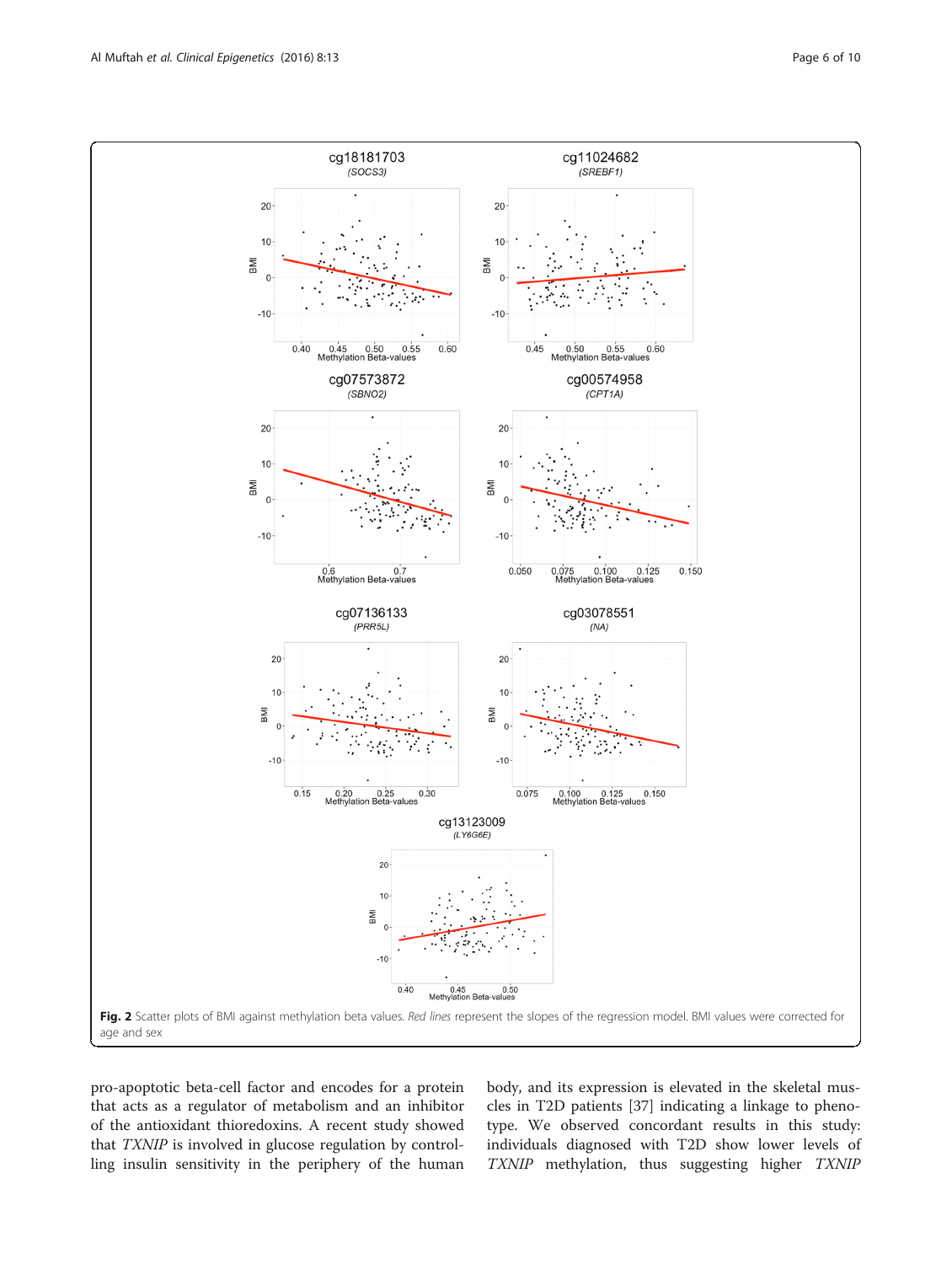<span id="page-6-0"></span>Table 3 Meta-analyses of the replicated loci in the Qatari study with the TwinsUK results

| Trait | Probe (gene)        | Oatari cohort |           |                       | TwinsUK cohort |           |                        | Meta-analysis                   |      |                        |           |
|-------|---------------------|---------------|-----------|-----------------------|----------------|-----------|------------------------|---------------------------------|------|------------------------|-----------|
|       |                     | Beta          | <b>SE</b> | $p$ value             | Beta           | <b>SE</b> | $p$ value              | Beta (95U/95 L)                 | SE.  | $p$ value              | $l^2$ (%) |
| T2D   | cq19693031 (TXNIP)  | $-2.41$       | 0.57      | $2.46 \times 10^{-5}$ | $-0.34$        | 0.12      | $6.74 \times 10^{-3}$  | $-0.43$ $(-0.66/-0.20)$         | 0.12 | $2.71 \times 10^{-4}$  | 92.1      |
| BMI   | cq18181703 (SOCS3)  | $-10.78$      | 2.34      | $3.99 \times 10^{-6}$ | $-2.90$        | 0.71      | $5.45 \times 10^{-5}$  | $-3.56$ $(-4.90/-2.23)$         | 0.68 | $1.59 \times 10^{-7}$  | 90.4      |
|       | cq11024682 (SREBF1) | 14.56         | 3.56      | $4.33 \times 10^{-5}$ | 5.86           | 0.91      | $2.12 \times 10^{-10}$ | 6.39(4.67/8.12)                 | 0.88 | $4.28 \times 10^{-13}$ | 82.2      |
|       | cq07573872 (SBNO2)  | $-9.96$       | 2.48      | $5.87 \times 10^{-5}$ | $-2.64$        | 0.81      | $1.16 \times 10^{-3}$  | $-3.35$ $(-4.85/-1.84)$         | 0.77 | $1.41 \times 10^{-5}$  | 87.3      |
|       | cq00574958 (CPT1A)  | $-21.04$      | 5.33      | $7.99 \times 10^{-5}$ | $-12.43$       | 1.90      | $1.08 \times 10^{-10}$ | $-13.40$ ( $-16.91$ / $-9.89$ ) | 1.79 | $7.32 \times 10^{-14}$ | 56.8      |
|       | cq07136133 (PRR5L)  | $-10.43$      | 2.79      | $1.85 \times 10^{-4}$ | $-3.82$        | 0.78      | $8.02 \times 10^{-7}$  | $-4.36$ $(-5.84/-2.89)$         | 0.75 | $6.43 \times 10^{-9}$  | 80.4      |
|       | cq03078551 (NA)     | $-19.23$      | 5.85      | $1.00 \times 10^{-3}$ | $-7.35$        | 1.43      | $3.36 \times 10^{-7}$  | $-8.02$ ( $-10.74$ / $-5.30$ )  | 1.39 | $7.97 \times 10^{-9}$  | 74.3      |
|       | cq13123009 (LY6G6E) | 12.41         | 3.80      | $1.10 \times 10^{-3}$ | 3.06           | 1.06      | $3.81 \times 10^{-3}$  | 3.74 (1.73/5.74)                | 1.02 | $2.56 \times 10^{-4}$  | 82.2      |

The table reports the results we obtained using a fixed effects model with inverse variance to combine the regression coefficients of each study and their standard errors. P values, effect sizes (beta), and their standard errors (SE) are reported for both studies and for the meta-analysis results. For the meta-analysis, we also reported: upper/lower 95 % CI for beta (beta 95U/95L), and heterogeneity estimates  $(l^2)$ 

expression. Also, SOCS3 belongs to the SOCS protein family, which is rapidly induced by cytokines, and acts as an inhibitor of various cytokine signaling pathways. Previous studies have shown that SOCS3 is linked to phenotype by being a negative regulator of leptin [\[9](#page-8-0), [10](#page-8-0)] and insulin signaling [\[17](#page-9-0), [42, 45](#page-9-0)]. In addition, there is evidence for association between variants located near SOCS3 with glucose homeostasis, BMI, and other obesity traits [\[50, 51](#page-9-0)]. It was also shown that expression of SREBF1 was reduced in adipose and skeletal muscle of diabetic subjects [\[12](#page-8-0), [26](#page-9-0)]. SREBF1 was shown to regulate carbohydrate metabolism and synthesis in an animal model of obesity and T2D [\[43](#page-9-0)]. In another study, qPCR experiments showed that CPT1A expression is correlated with the methylation status of  $CPT1A$  gene with  $p$ value =  $4.1 \times 10^{-14}$  and replicated in the Framingham Heart Study with p value =  $3.1 \times 10^{-13}$  [[23\]](#page-9-0). Differential methylation at CPT1A was also found to influence gene expression in Dick et al. ([[15,](#page-8-0) [16\]](#page-9-0); Sun.D. et al. [\[49](#page-9-0)]). Also, [[55](#page-9-0)] showed an increase of the suppressor of the cytokine signaling proteins including SOCS3 in the liver, muscle, and fat, in obesity. SOCS3 overexpression in the fat cells was accompanied by glycogen synthesis and activation of glucose uptake. Finally, we also used a recently available database [\[11](#page-8-0)] to understand whether our T2D EWAS hit and the eight replicated were associated with any gene expression level. We found that all methylation sites had more than one association with expression (cis-meQTL, cis-eQTM, and/or trans-meQTL) at 5 % FDR. Therefore, differential methylation may suggest a regulatory role.

Interestingly, two CpG sites replicated by our study (CPT1A and TXNIP) and a third CpG we attempted to replicate (ABCG1) were also the only probes significantly associated with alpha-hydroxybutyrate (AHB) in our recent EWAS with blood serum metabolomics traits (cg00574958 in CPT1A, p value =  $1.3 \times 10^{-10}$ ; cg06500161

in *ABCG1*, *p* value =  $7.8 \times 10^{-6}$ ; cg19693031 in *TXNIP*, *p* value =  $7.2 \times 10^{-8}$ ) [[38](#page-9-0)]. AHB is a sub-product of the ketones metabolism; elevated AHB levels indicate potential insulin resistance [\[20\]](#page-9-0), and this biomarker is part of the metabolomics-based pre-diabetes test Quantose™[[53](#page-9-0)].

Other biomarkers of T2D and pre-diabetes have been previously associated with methylation at ABCG1, TXNIP, and CPT1A, including 3-methyl-2 oxovalerate [[33\]](#page-9-0), glycine [\[19](#page-9-0)], several lipid traits, including phosphatidylcholines (PCs) [[48\]](#page-9-0), chylomicrons, and their remnants, very-low-density lipoprotein (VLDL) and IDL cholesterol particles [[38\]](#page-9-0). They all showed diabetes-related effect directions that are in agreement with the effect directions observed in this study. Most interestingly, the list of metabolic traits associated with CpGs [[38\]](#page-9-0) also includes the product of CPT1A itself, palmitoylcarnitine. Furthermore, higher levels of cg00574958 (CPT1A) methylation were also associated with higher levels of related long-chain fatty acids in the EWAS reported by Petersen et al., including palmitate (16:0), stearate (18:0), and oleate (18:1n9) (see Supplementary Table 5 of [[38\]](#page-9-0)). Higher levels of cg06500161 (ABCG1) methylation were also associated in a recent EWAS with higher levels of chylomicrons and VLDL-cholesterol (see Supplementary Table 5 of [[38\]](#page-9-0) and Table [4\)](#page-7-0).

The direction of the associations for all metabolites at these three loci is coherent with the association of CPT1A and TXNIP being in one direction (lower methylation values associated with T2D or obesity) and that of ABCG1 in the opposite one (higher methylation values being associated with obesity). Taken together, these observations support the claim that lower methylation of the CPT1A and TXNIP loci and increased methylation of the ABCG1 locus associate with a well-defined diabetes-specific metabolic phenotype, which is mirrored by the association of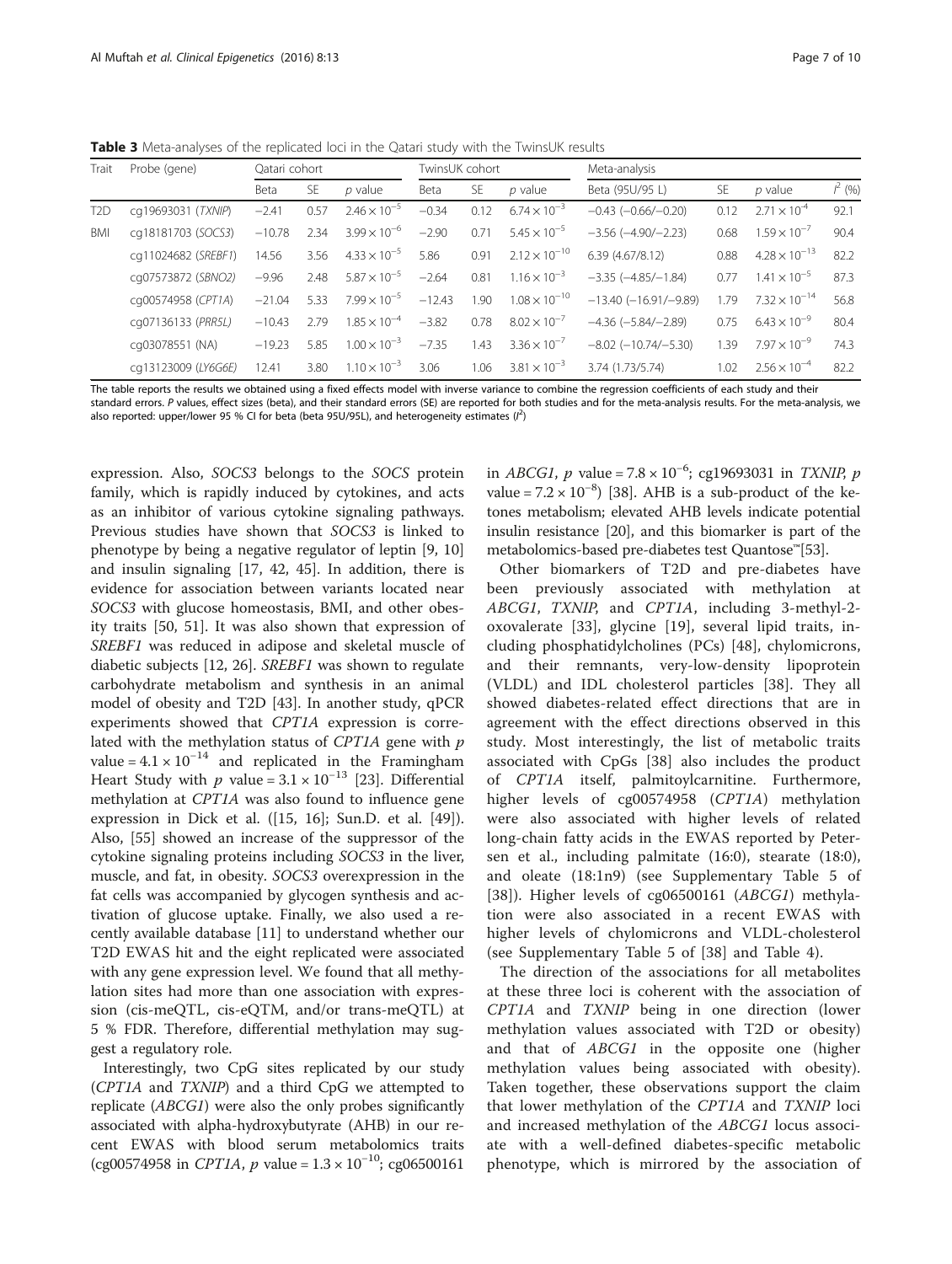| Metabolic trait                | cq06500161 (ABCG1) |                        |      | cg00574958 (CPT1A) |                        |      | cq19693031 (TXNIP) |                        |              |
|--------------------------------|--------------------|------------------------|------|--------------------|------------------------|------|--------------------|------------------------|--------------|
|                                | Beta'              | $P$ value              | N    | Beta'              | $P$ value              | N    | Beta'              | $P$ value              | $\mathcal N$ |
| 1-Oleoylglycerol (1-monoolein) | 9.435              | $2.84 \times 10^{-11}$ | 1676 | $-0.983$           | $4.37 \times 10^{-11}$ | 1676 | $-0.841$           | $1.02 \times 10^{-14}$ | 1674         |
| Alpha-hydroxybutyrate (AHB)    | 1.834              | $7.80 \times 10^{-6}$  | 1749 | $-0.926$           | $1.30 \times 10^{-10}$ | 1749 | $-0.574$           | $7.24 \times 10^{-8}$  | 1747         |
| 3-methyl-2-oxovalerate         | 0.771              | $1.31 \times 10^{-5}$  | 1749 | $-0.605$           | $4.50 \times 10^{-5}$  | 1749 | $-0.472$           | $6.81 \times 10^{-13}$ | 1747         |
| Glycine                        | $-0.531$           | $2.91 \times 10^{-6}$  | 1744 | 4.064              | $7.58 \times 10^{-9}$  | 1744 | 0.656              | $4.91 \times 10^{-6}$  | 1742         |
| Palmitoylcarnitine             | 1.729              | $1.35 \times 10^{-5}$  | 1737 | $-0.849$           | $2.28 \times 10^{-6}$  | 1737 | $-0.579$           | $3.11 \times 10^{-8}$  | 1735         |
| PC aa C36:4                    | 2.549              | $2.82 \times 10^{-5}$  | 1781 | $-0.947$           | $2.07 \times 10^{-8}$  | 1781 | $-0.628$           | $1.66 \times 10^{-6}$  | 1779         |
| PC aa C42:0                    | $-0.883$           | $3.91 \times 10^{-8}$  | 1781 | 22.276             | $3.36 \times 10^{-6}$  | 1781 | 6.181              | $1.11 \times 10^{-13}$ | 1779         |
| PC aa C42:1                    | $-0.844$           | $4.63 \times 10^{-7}$  | 1781 | 12.688             | $4.18 \times 10^{-5}$  | 1781 | 4.631              | $4.93 \times 10^{-12}$ | 1779         |
| PC ae C44:6                    | $-0.918$           | $8.52 \times 10^{-12}$ | 1781 | 17.438             | $4.88 \times 10^{-6}$  | 1781 | 5.075              | $5.48 \times 10^{-13}$ | 1779         |
| Chylo-A (nM)                   | 594.7              | $8.44 \times 10^{-14}$ | 1773 | $-1.000$           | $1.35 \times 10^{-13}$ | 1773 | $-0.996$           | $1.11 \times 10^{-21}$ | 1771         |
| Chylo-B (nM)                   | 29.53              | $7.09 \times 10^{-6}$  | 1766 | $-1.000$           | $3.24 \times 10^{-12}$ | 1766 | $-0.988$           | $8.30 \times 10^{-18}$ | 1764         |
| Chylo-Rem (nM)                 | 416.1              | $1.34 \times 10^{-11}$ | 1772 | $-1.000$           | $2.38 \times 10^{-12}$ | 1772 | $-0.991$           | $5.40 \times 10^{-15}$ | 1770         |
| IDL (nM)                       | 30.86              | $1.32 \times 10^{-9}$  | 1773 | $-0.993$           | $6.00 \times 10^{-7}$  | 1773 | $-0.868$           | $2.22 \times 10^{-7}$  | 1771         |
| VLDL-A (nM)                    | 150.7              | $2.72 \times 10^{-13}$ | 1773 | $-1.000$           | $9.23 \times 10^{-14}$ | 1773 | $-0.985$           | $5.73 \times 10^{-19}$ | 1771         |
| VLDL-B (nM)                    | 166.0              | $4.22 \times 10^{-13}$ | 1773 | $-1.000$           | $9.83 \times 10^{-12}$ | 1773 | $-0.979$           | $9.24 \times 10^{-16}$ | 1771         |

<span id="page-7-0"></span>Table 4 CpG–metabotype associations at the three replicated loci. Only associations with metabotypes that were significant at P value <1.3  $\times$  10<sup>-5</sup> (Bonferroni correction of testing multiple metabolic traits) are shown; effect size (beta<sup>\*</sup>), P value of the linear model, and number of samples (N) (data from Supplementary Table 5 of [[38](#page-9-0)]; for details on this dataset, see there)

the loci with the respective clinical phenotypes, obesity, and diabetes.

Replicated associations identified in this study were also confirmed in the TwinsUK cohort (Table [3\)](#page-6-0). Metaanalysis increased the significance of the associations, but highlighted heterogeneity of the effect sizes for all loci but CPT1A. Some heterogeneity of effects between our results and what was reported in the original papers might be expected, as they could be driven by potential differences in the normalization pipeline of the array data or by the correction of the methylation values using different confounders. However, despite that there were no differences in the normalization pipeline or in the use of confounders between the Qatari family sample and the TwinsUK cohort, we still observed significant effect heterogeneity. This heterogeneity may partly be explained by the different environmental pressures. While the standardized BMI distribution was not different between the two samples (Kolmogorov–Smirnov  $p$  value >0.05), the distribution of six out of eight methylation values at the tested probes was different in either location or shape (Kolmogorov–Smirnov  $p$  value <0.05; Additional file [6:](#page-8-0) Figure S4).

There are some limitations to our present study that we are aware of. First, the use of Illumina Infinium HumanMethylation450K arrays targets only a subset of methylation sites across the human genome. Arraybased technologies are sensitive to artifacts induced by genetic variants (SNPs) within probe binding sites. This problem is commonly addressed by excluding probes

that contain known SNPs, based on the annotations given in the Illumina manifest. However, these annotations are based on SNP tagging technologies and might provide incomplete information, in particular, in less studied non-Caucasian populations. One of the strengths of our present study is the ability to fully remove such potentially confounding genetic effects, based on the availability of whole-genome sequencing data with deep coverage.

Second, DNA methylation was measured using DNA extracted from whole blood that was the only accessible type of sample and may not be representative of more disease-relevant tissues for the diseases under study, such as pancreatic cells and adipose tissues. Studies of methylation in obesity or T2D based on disease-relevant tissues such as the skeletal muscle, adipose tissue, or pancreatic islets are interesting but only exist for relatively small studies [[8, 13,](#page-8-0) [28](#page-9-0), [31](#page-9-0), [32, 35, 36, 41](#page-9-0), [46](#page-9-0)]. Since DNA methylation can be strongly tissue dependent and as our data was obtained from blood samples, for consistency, we only selected methylation probes for replication from EWAS studies that were also performed in the blood. In addition, the blood consists of various cell types (including B cells, granulocytes, monocytes, natural killer cells, and T cells subset) that may bias methylation estimates. Estimation of cell type coefficients from the methylation data was performed using a method described by [\[22](#page-9-0)], and correction for these coefficients in the association model is common practice and it is also applied here.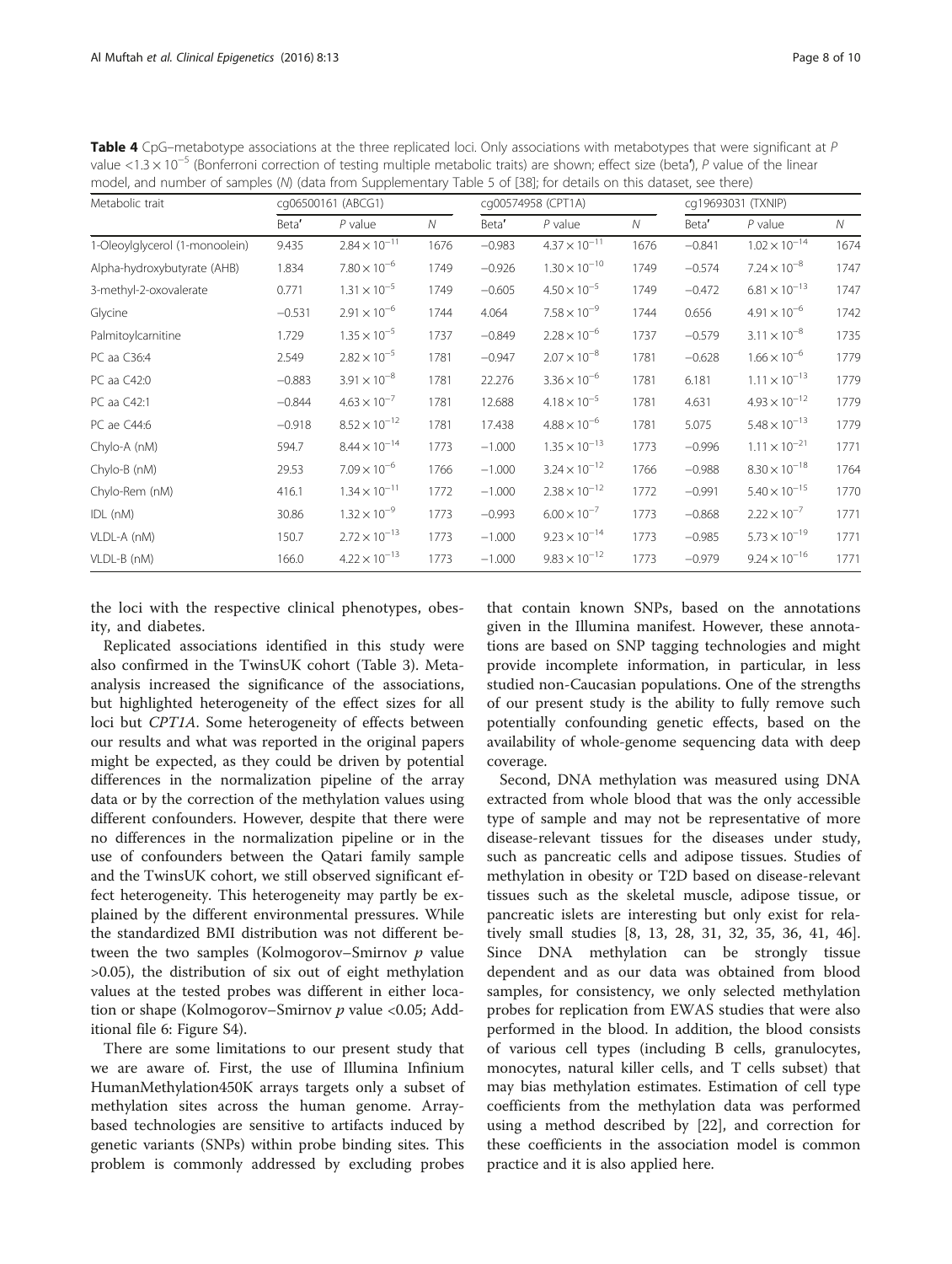## <span id="page-8-0"></span>**Conclusions**

Given the early state of the epigenome-wide technologies, the number of published EWASs on T2D and obesity so far is small. However, the availability of the technology along with the availability of novel computational tools is expected to accelerate the increase in the number of studies conducted in this field. To the best of our knowledge, this study is the first EWAS of T2D and obesity in an Arab population. Our EWAS identified one new CpG association with T2D at DQX1 that reached genome-wide Bonferroni significance. We also replicated eight previously reported T2D and BMI associations, although they were not genome-wide significant, confirming the relevance of these CpG sites to these phenotypes.

## Additional files

[Additional file 1: Figure S1.](dx.doi.org/10.1186/s13148-016-0177-6) DNA methylation for the 123 samples presented as boxplots. Circles represent outliers, and the red and green boxes represent the two color channels showing the effect of the quality control on the data: (a) before preprocessing, (b) after color bias adjustment, and (c) after quantile normalization (see [[59\]](#page-9-0) for details) 548 KB

[Additional file 2: Figure S2.](dx.doi.org/10.1186/s13148-016-0177-6) Manhattan plots for epigenome-wide association of CpG methylation sites with (A) BMI (B) T2D. Coordinates are in hg19. The red line indicates a conservative Bonferroni significance threshold of p value =  $1.07 \times 10^{-7}$ . 277 KB

[Additional file 3: Figure S3.](dx.doi.org/10.1186/s13148-016-0177-6) Q-Q plots of the EWAS results with (A) BMI (genomic inflation factor = 1.09), and (B) T2D (genomic inflation factor = 1.10). The red line shows the expected  $p$  values. 49.7 KB

[Additional file 4:](dx.doi.org/10.1186/s13148-016-0177-6) Whole list of BMI associations with CpG methylation sites from the EWAS in the Qatari family sample (provided in csv-separated format). Coordinates are in hg19. 31.5 MB

[Additional file 5:](dx.doi.org/10.1186/s13148-016-0177-6) Whole list of T2D associations with CpG methylation sites from the EWAS in the Qatari family sample (provided in csv-separated format). Coordinates are in hg19. 31.2 MB

[Additional file 6: Figure S4.](dx.doi.org/10.1186/s13148-016-0177-6) Distribution of methylation beta value for the Qatari family study (red) and the TwinsUK cohort (blue). While the standardized BMI distribution was not different between the two samples (Kolmogorov-Smirnov  $p$  value>0.05), the distribution of six out of eight methylation values at the tested probes were different in either location or shape (Kolmogorov-Smirnov p value<0.05) 309 KB

#### Competing interests

The authors declare that they have no competing interests.

#### Authors' contributions

WAAM, MAS, MF, and KS designed the study. MAS, WAAM, JB, TS, and PCT collected the samples and generated the data. SBZ, AV, and PK analyzed the data. WAAM, MAS, SBZ, AV, MF, and KS wrote the manuscript. All authors read and approved the final manuscript.

#### Acknowledgements

We thank the Qatar Diabetes Association (QDA) and Cindy McKeon for their help in the sample recruitment. We are grateful to all study participants for their contribution to this research study.

#### Funding

This work was supported by the Qatar Science Leadership Program funds at the Research Division, a program funded by the Qatar Foundation. This work was also supported by Biomedical Research Program funds at Weill Cornell Medical College in Qatar, a program funded by the Qatar Foundation. MF is in receipt of support from Qatar Foundation grant GEQATDIAB. AV is funded by the British Skin Foundation, grant 5044i. The data coming from the

TwinsUK study was funded by the Wellcome Trust; European Community's Seventh Framework Programme (FP7/2007-2013). The study also receives support from the National Institute for Health Research (NIHR)—funded BioResource and the Clinical Research Facility and Biomedical Research Centre based at Guy's and St Thomas' NHS Foundation Trust in partnership with King's College London. The statements made herein are solely the responsibility of the authors.

#### Author details

<sup>1</sup> Bioinformatics Core, Weill Cornell Medical College in Qatar, Qatar Foundation-Education City, PO Box 24144, Doha, Qatar. <sup>2</sup>Department of Genomics of Common Disease, Imperial College London, London, UK. <sup>3</sup> Research Division, Qatar Science Leadership Program, Qatar Foundation, Doha, Qatar. <sup>4</sup>Department of Twin Research & Genetic Epidemiology, King's College London, London SE1 7EH, UK. <sup>5</sup>Helmholtz Zentrum München Research Center for Environmental Health, 85764 Neuherberg, Germany.

#### Received: 10 December 2015 Accepted: 18 January 2016 Published online: 28 January 2016

#### References

- 1. Almen MS, Nilsson EK, Jacobsson JA, Kalnina I, Klovins J, Fredriksson R, et al. Genome-wide analysis reveals DNA methylation markers that vary with both age and obesity. Gene. 2014;548(1):61–7.
- 2. Almen MS, Jacobsson JA, Moschonis G, Benedict C, Chrousos GP, Fredriksson R, et al. Genome wide analysis reveals association of a FTO gene variant with epigenetic changes. Genomics. 2012;99(3):132–7.
- 3. Andrew T, Hart DJ, Snieder H, de Lange M, Spector TD, MacGregor AJ. Are twins and singletons comparable? A study of disease-related and lifestyle characteristics in adult women. Twin Res. 2001;4(6):464–77.
- 4. Aryee MJ, Jaffe AE, Corrada-Bravo H, Ladd-Acosta C, Feinberg AP, Hansen KD, et al. Minfi: A flexible and comprehensive bioconductor package for the analysis of infinium DNA methylation microarrays. Bioinformatics. 2014; 30(10):1363–9.
- 5. Badii R, Bener A, Zirie M, Al-Rikabi A, Simsek M, Al-Hamaq AO, et al. Lack of association between the Pro12Ala polymorphism of the PPAR-gamma 2 gene and type 2 diabetes mellitus in the Qatari consanguineous population. Acta Diabetol. 2008;45(1):15–21.
- 6. Barres R, Osler ME, Yan J, Rune A, Fritz T, Caidahl K, et al. Non-CpG methylation of the PGC-1alpha promoter through DNMT3B controls mitochondrial density. Cell Metab. 2009;10(3):189–98.
- 7. Bell CG, Finer S, Lindgren CM, Wilson GA, Rakyan VK, Teschendorff AE, et al. Integrated genetic and epigenetic analysis identifies haplotype-specific methylation in the FTO type 2 diabetes and obesity susceptibility locus. PLoS One. 2010;5(11), e14040.
- 8. Benton MC, Johnstone A, Eccles D, Harmon B, Hayes MT, Lea RA, et al. An analysis of DNA methylation in human adipose tissue reveals differential modification of obesity genes before and after gastric bypass and weight loss. Genome Biol. 2015;16:8,014-0569-x.
- 9. Bjorbaek C, El-Haschimi K, Frantz JD, Flier JS. The role of SOCS-3 in leptin signaling and leptin resistance. J Biol Chem. 1999;274(42):30059–65.
- 10. Bjorbaek C, Elmquist JK, Frantz JD, Shoelson SE, Flier JS. Identification of SOCS-3 as a potential mediator of central leptin resistance. Mol Cell. 1998; 1(4):619–25.
- 11. Bonder MJ, Luijk R, Zhernakova D, Moed M, Deelen P. Vermaat M, et al. Disease variants alter transcription factor levels and methylation of their binding sites. 2015. doi:[10.1101/033084](http://dx.doi.org/10.1101/033084).
- 12. Chambers JC, Loh M, Lehne B, Drong A, Kriebel J, Motta V, et al. Epigenome-wide association of DNA methylation markers in peripheral blood from Indian Asians and Europeans with incident type 2 diabetes: a nested case-control study. Lancet Diabetes Endocrinol. 2015;3(7):526–34.
- 13. Dayeh T, Ling C. Does epigenetic dysregulation of pancreatic islets contribute to impaired insulin secretion and type 2 diabetes? Biochem Cell Biol. 2015;4:1–11.
- 14. Dayeh T, Volkov P, Salo S, Hall E, Nilsson E, Olsson AH, et al. Genome-wide DNA methylation analysis of human pancreatic islets from type 2 diabetic and non-diabetic donors identifies candidate genes that influence insulin secretion. PLoS Genet. 2014;10(3), e1004160.
- 15. Demerath EW, Guan W, Grove ML, Aslibekyan S, Mendelson M, Zhou YH, et al. Epigenome-wide association study (EWAS) of BMI, BMI change and waist